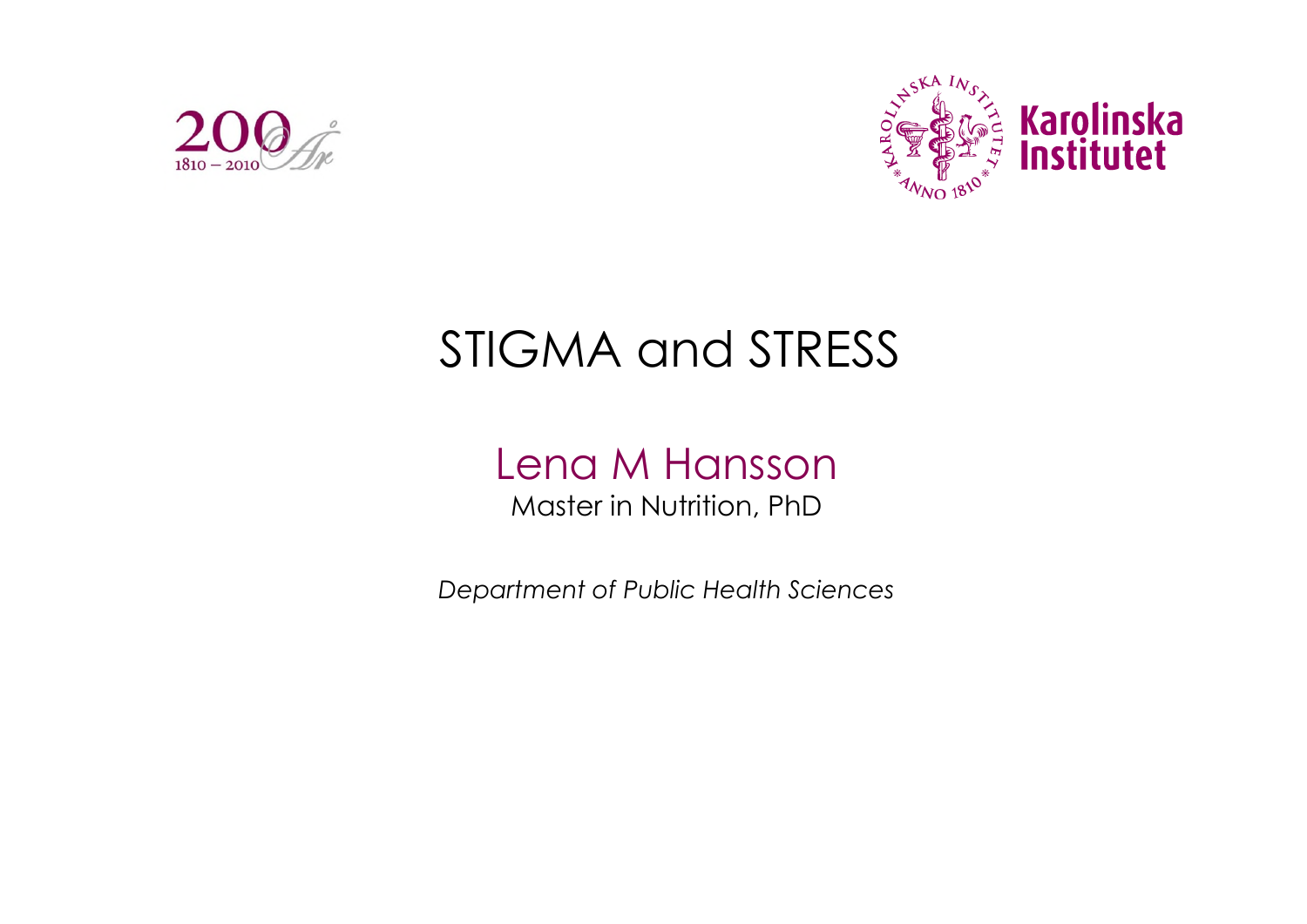

## Three functions of stigma?

| Exploitation/domination | "Keeping people down" |
|-------------------------|-----------------------|
| Norm enforcement        | "Keeping people in"   |
| Disease avoidance       | "Keeping people away" |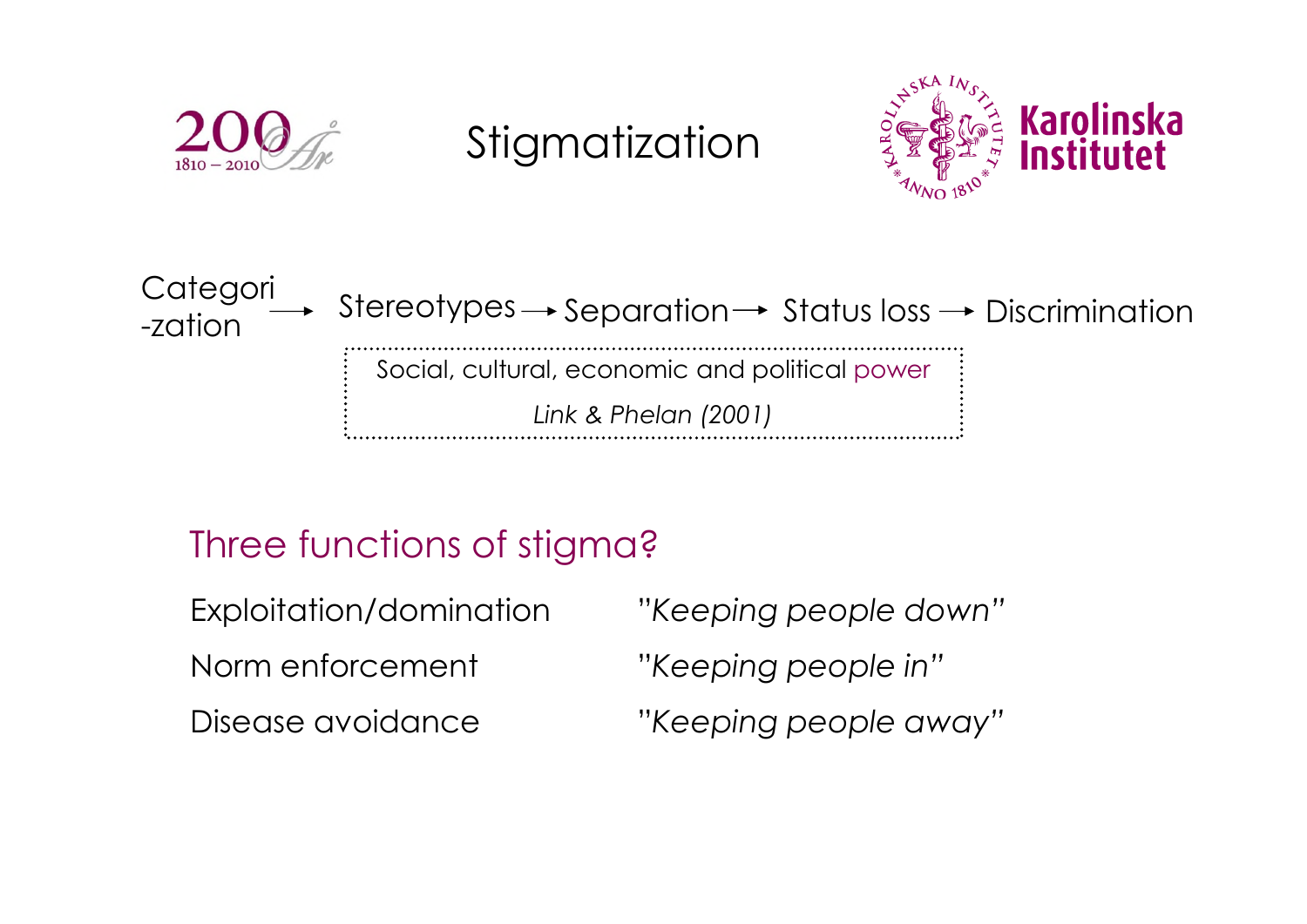

on physiology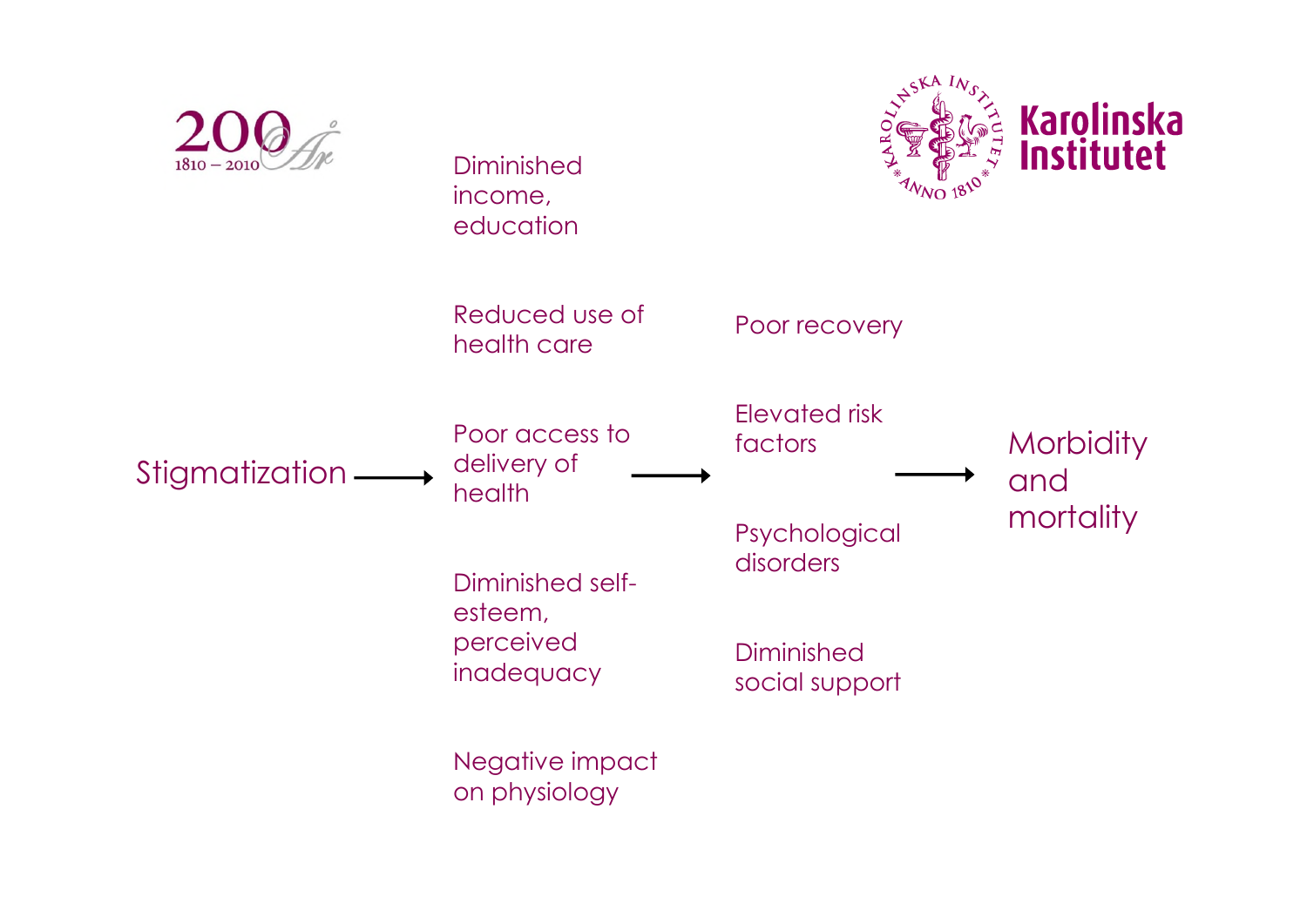

Types of stigma



Stigma can be experienced at an:

internalized level e.g. personal beliefs

interpersonal level e.g. hurtful comments from others

institutional level e.g. public policy, hiring practice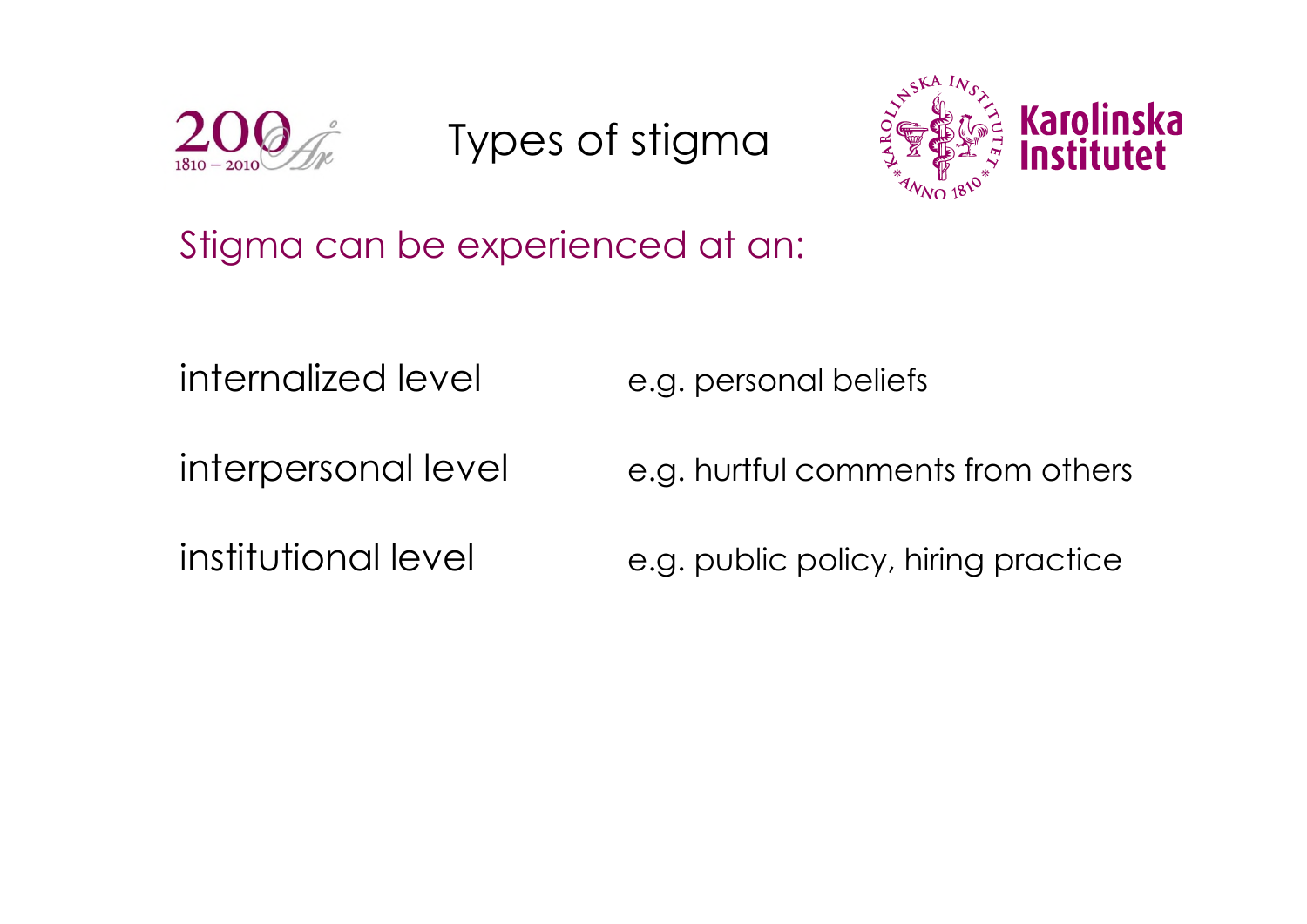

Outcomes of stigma



Studies show inverse relationship between perceived discrimination and mental health (Williams et al, 2003, Krieger, 1999, Simons et al 2006)

The few prospective studies published confirm this relationship (Brody et al, 2006, Simons et al, 2006, Schulz, 2006)

Some indications of an association between discrimination and hypertension/cardiovascular reactivity (Cozier et al, 2006, King, 2005)

Percived racial discrimination is associated with increased incidence of breast cancer (Taylor et al, 2007)

Cross-sectional studies indicate positive association between discrimination and unhealthy behaviours (Landrine, 2006, Borell et al 2007)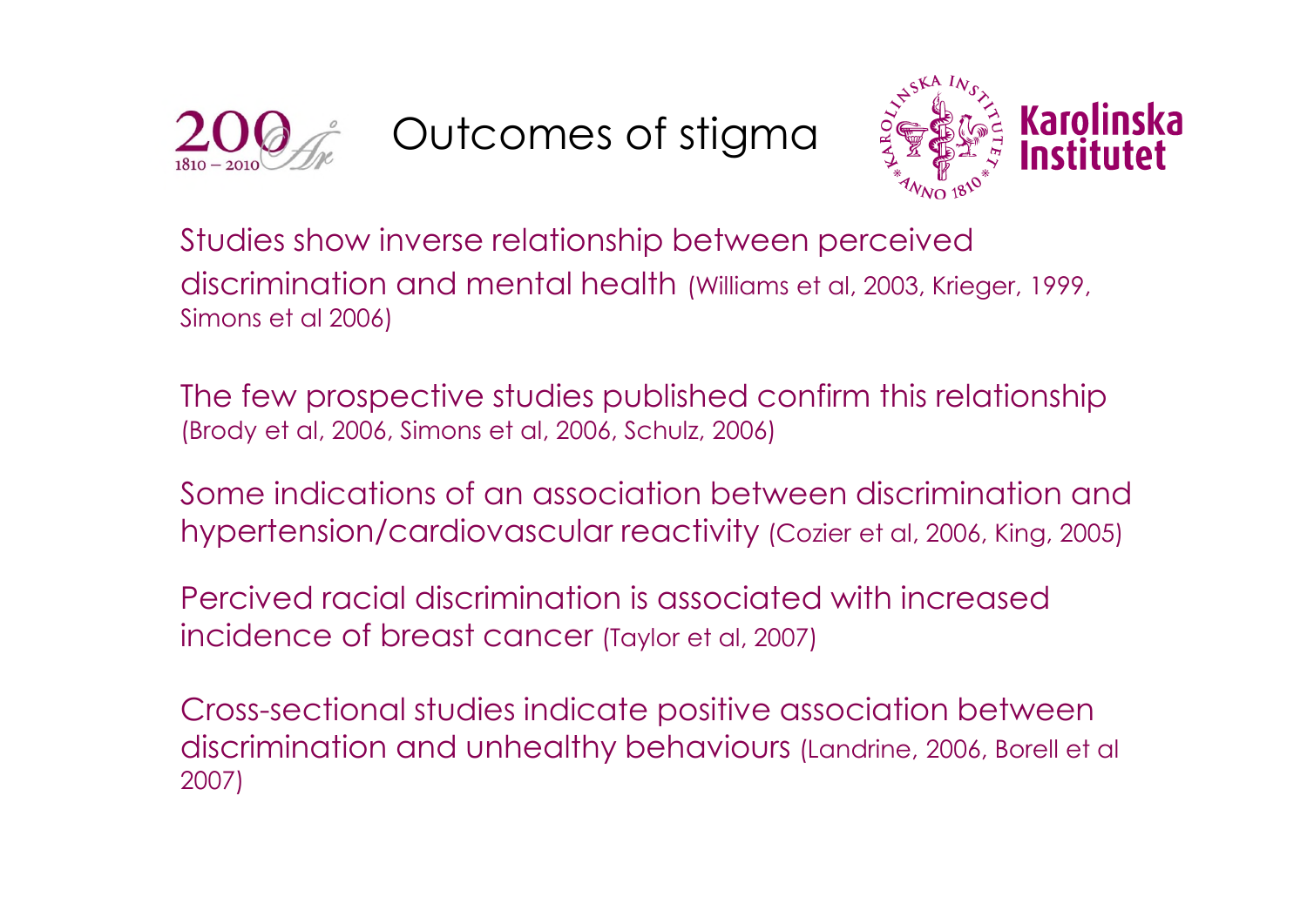

Stress and weight gain



Different kinds of stress have been associated with weight gain and obesity in both animals and humans

Psychosocial stress is hypothezised to result in neuroendocrineautonomic dysregulation which influences the accumulation of excess body fat (Björntorp, 2001), but may also increase the risk of emotional eating and preference for high energy density food (Dallman et al, 2005)

Psychosocial stress associated with low income and low education has been associated with weight gain (Laitinen et al, 1991)

Important to emphasize that stress in the individual may be one pathway whereby discrimination may be associated with obesity. Structural discrimination may have an impact on dietary and physcial activity options.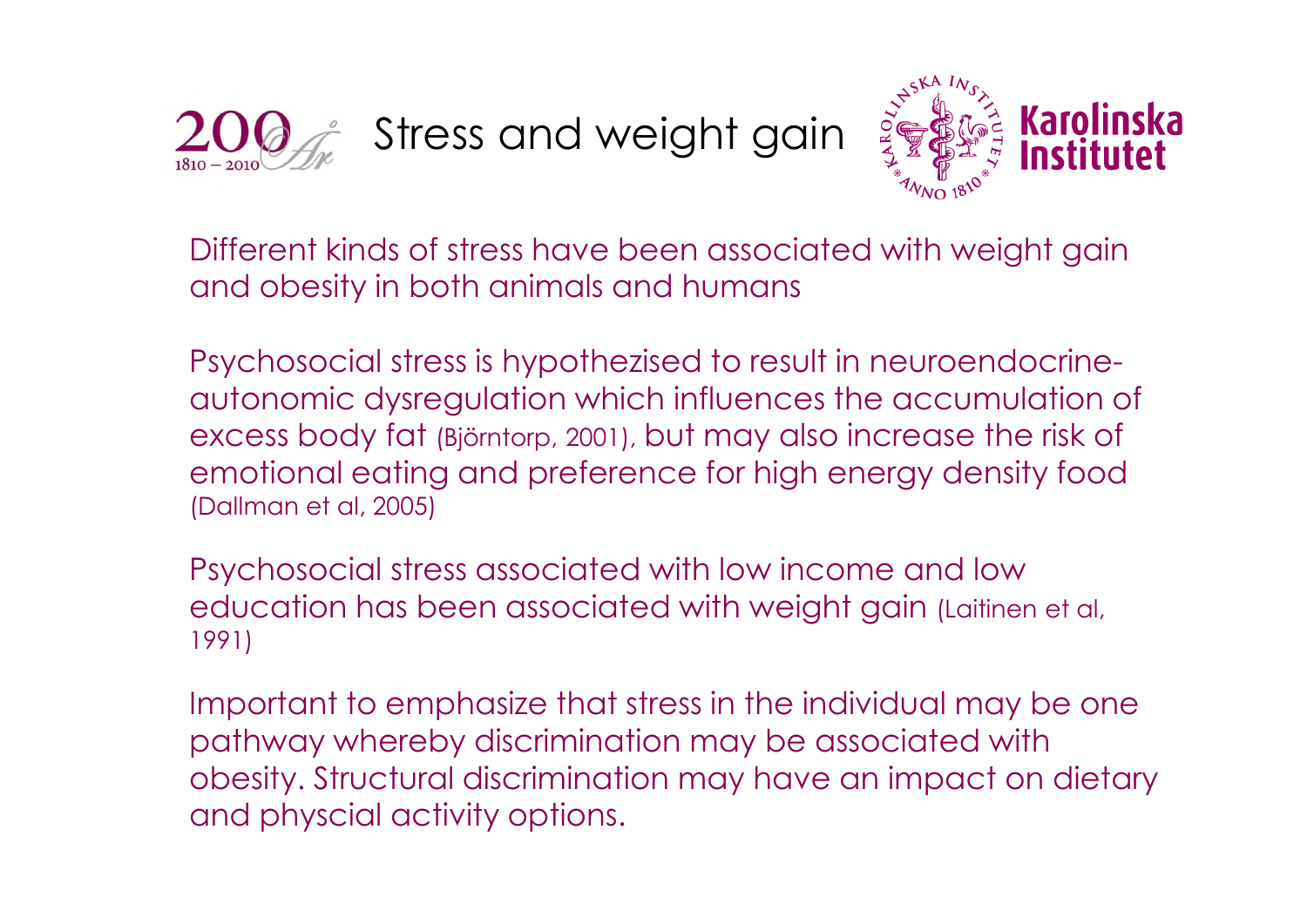

Racial discrimination was positively associated with weight gain in 43 000 black women over a 8-year period – *difference in weight change was 0.56 kg and 0.48 kg between the highest and the lowest quartile of everyday interpersonal and lifetime racial discrimination, respectively* (Cozier, 2009)

Racial discrimination was positively associated with increased BMI and strengthened with increasing time in the US - (Gee et al, 2008)

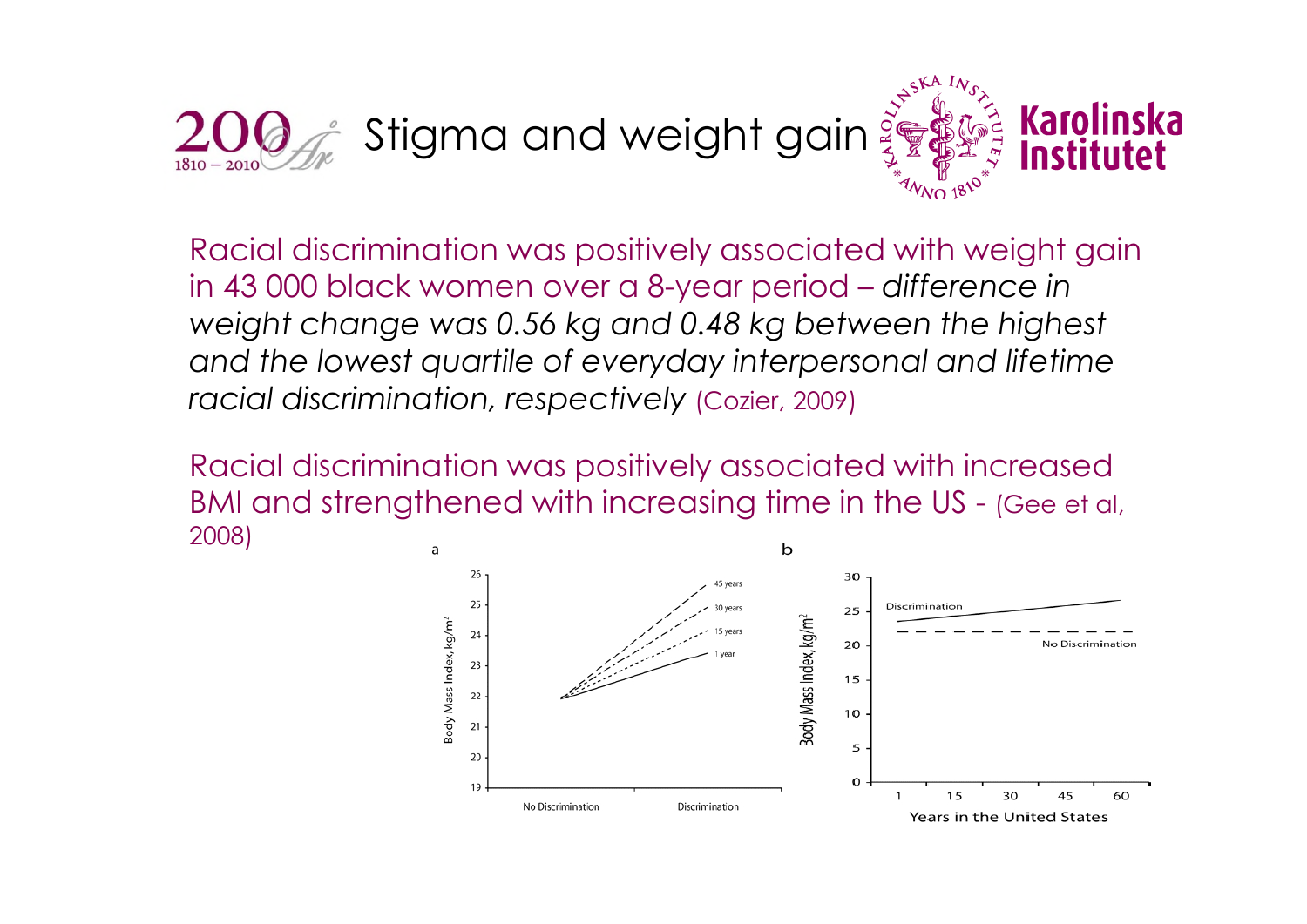



Low self-esteem Depression Poor body-image Suicidal thoughts and acts Poor quality of life Disturbed eating patterns High blood pressure Insulin resistance Lower academic outcomes Lower physical activity Avoidance of health care

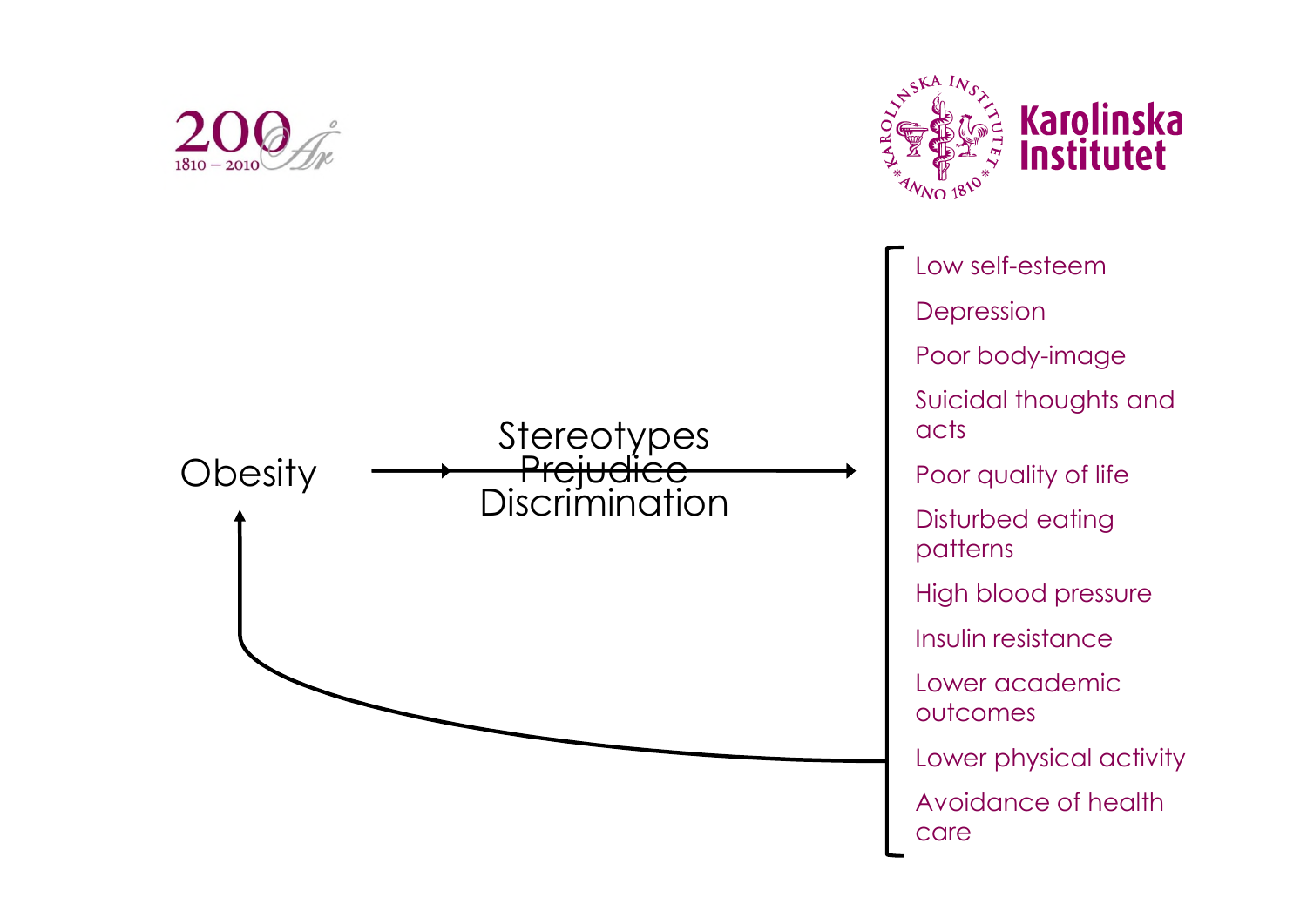



Weight stigmatization has been documented as a risk factor for depression, low self-esteem and body dissatisfaction (Puhl & Heuer, 2009, review)

Experiences of weight stigma increase the likelihood of engaging in unhealthy eating behaviours and lower levels of physical ativity (Puhl & Heuer, 2009, review)

Coping responses in reaction to weight stigma are eating more food, refusing to diet, binge eating, avoid exercising etc. (Puhl & Heuer, 2009, review)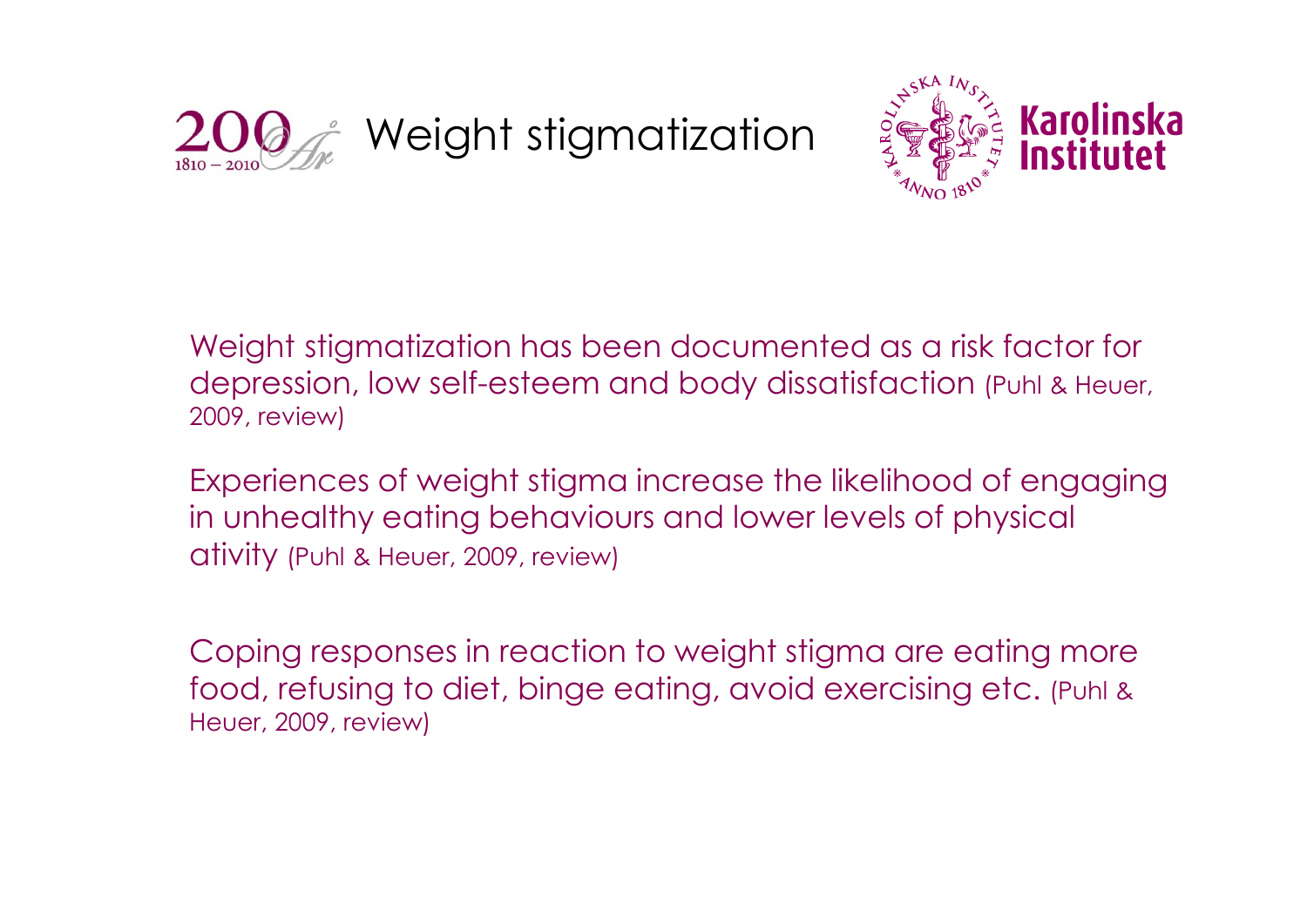



The viscious circle of weight stigmatization:

Peer victimization among 1287 12-13-year-olds predicted weight gain 4 years later in obese females only (Adams & Bukowski, 2008)

Overt weight stigma was significantly associated with poorer weight loss outcomes among 55 overweight adults (Wott & Carels, 2010)

More stigmatizing experiences (50 different situations) predicted greater weight maintenance after six months in treatment among 185 overweight participants (Latner et al, 2009)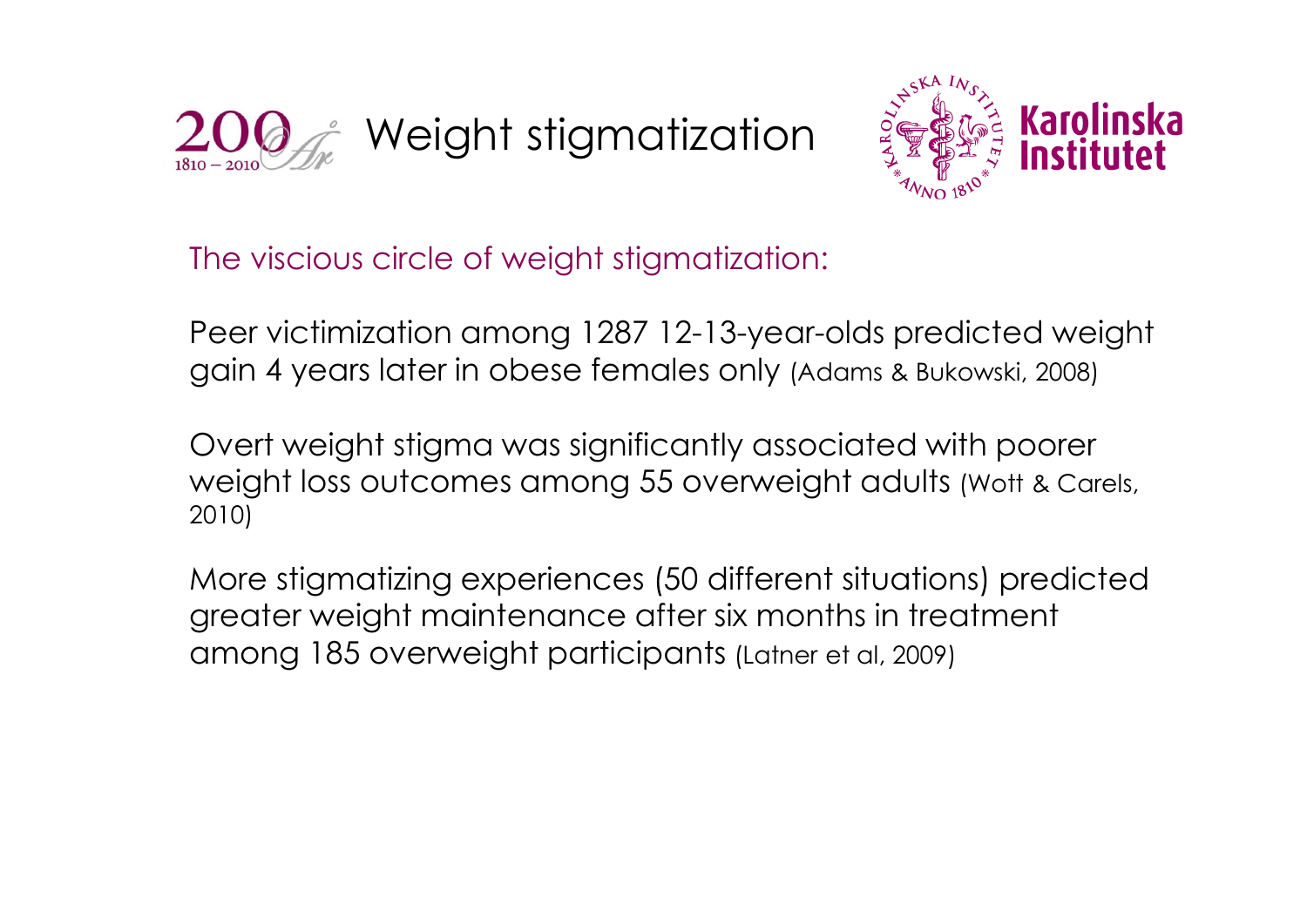

Health care stigma and weight gain



Swedish population-based sample of 1066 normal weight, 1274 moderately obese (BMI 30.0-34.9) and 293 severely obese (BMI 35.0 and more) participants from the ULF-survey 1996-2006

The natural development of weight change in relation to stigmatization in health care

> inferior medical care insulting treatment by doctor insulting treatment by nurse avoidance of health care due to fear of insulting treatment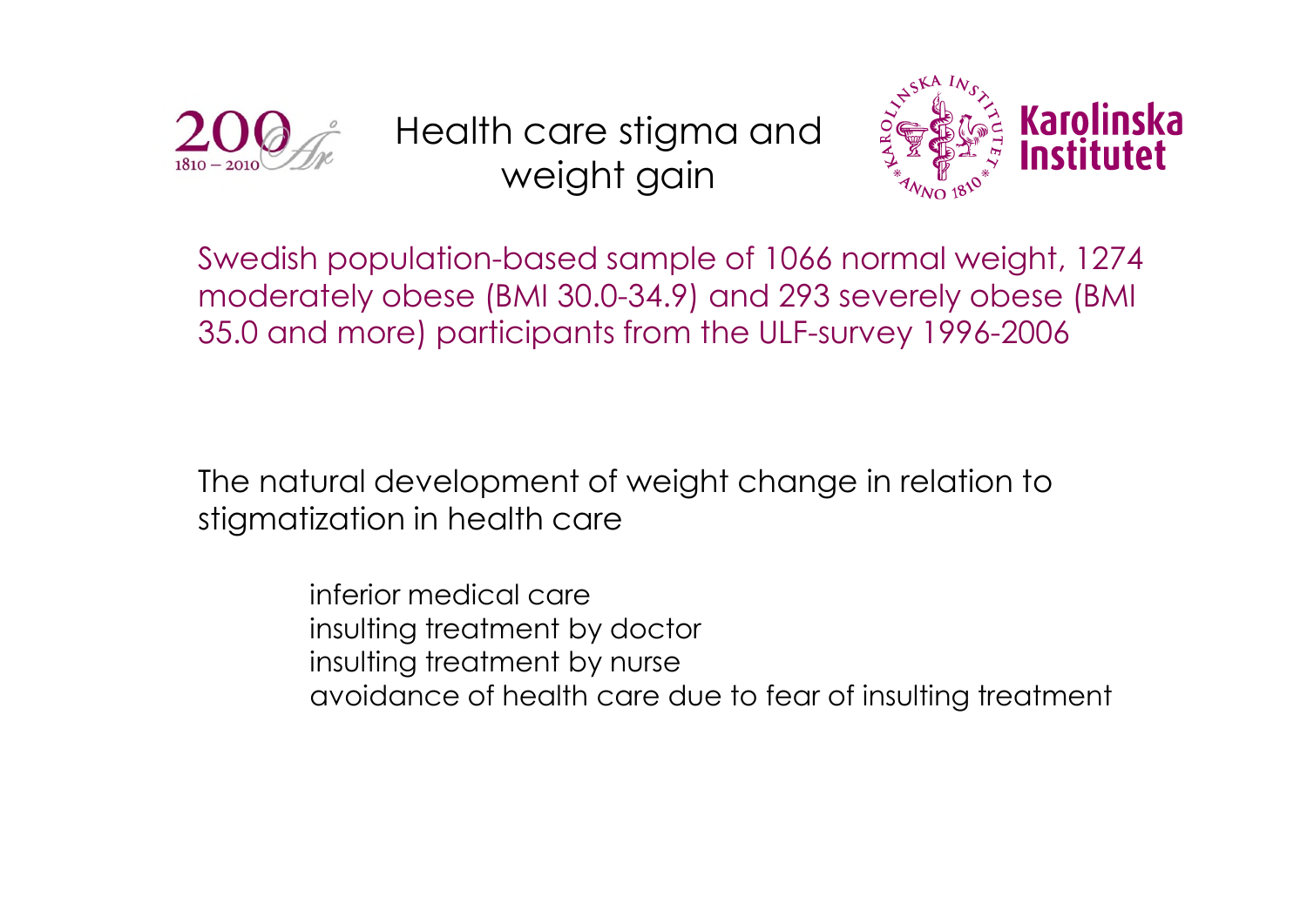

Men



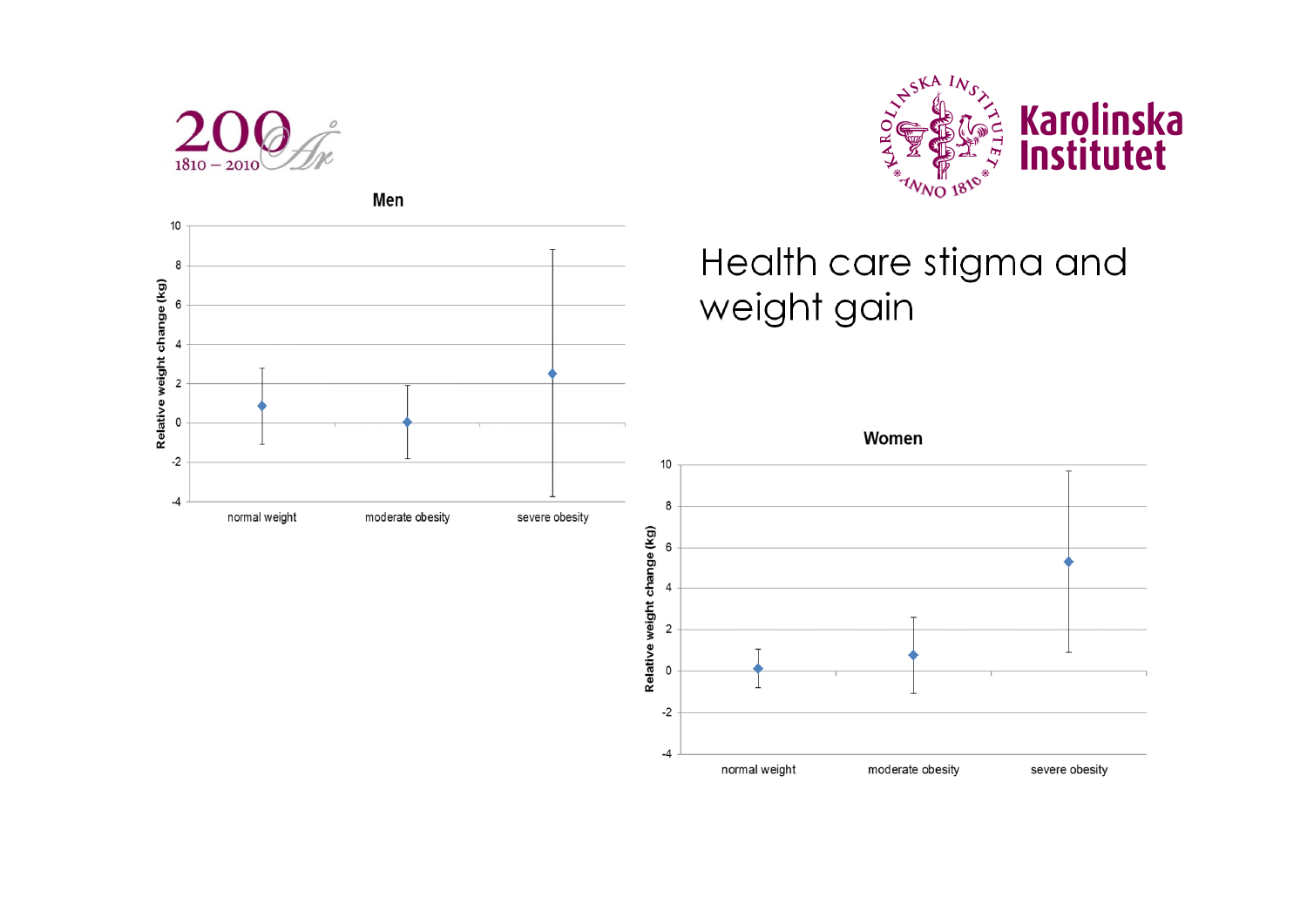

## Health care stigma and weight gain



|                                                      | <b>Men</b> |              | Women  |              |  |  |
|------------------------------------------------------|------------|--------------|--------|--------------|--|--|
|                                                      | B          | 95 % CI      | B      | 95 % CI      |  |  |
| Provided inferior medical care than others           |            |              |        |              |  |  |
| Normal weight                                        | 0.7        | $-2.1; 3.5$  | $-0.4$ | $-2.7; 1.8$  |  |  |
| Moderate obesity                                     | $-3.1$     | $-6.3; 0.3$  | $-1.6$ | $-4.5; 1.4$  |  |  |
| Severe obesity                                       | 0.7        | $-4.9; 6.3$  | 3.0    | $-5.5;11.5$  |  |  |
| Insulting treatment by doctor                        |            |              |        |              |  |  |
| Normal weight                                        | 0.5        | $-1.5; 2.5$  | $-0.4$ | $-1.4;0.6$   |  |  |
| Moderate obesity                                     | 0.8        | $-1.2; 2.9$  | 0.4    | $-1.4; 2.3$  |  |  |
| Severe obesity                                       | 3.1        | $-3.7;9.9$   | $5.7*$ | 1.2; 10.2    |  |  |
| Insulting treatment by nurse                         |            |              |        |              |  |  |
| Normal weight                                        | 1.7        | $-1.6; 5.0$  | 0.3    | $-1.3; 1.9$  |  |  |
| Moderate obesity                                     | 0.2        | $-2.8; 3.2$  | 0.8    | $-1.9; 3.4$  |  |  |
| Severe obesity                                       | 3.4        | $-6.0; 12.7$ | 5.5    | $-0.6; 11.5$ |  |  |
| Avoid health care due to fear of insulting treatment |            |              |        |              |  |  |
| Normal weight                                        | 0.8        | $-2.5; 4.0$  | $-1.3$ | $-2.8; 0.2$  |  |  |
| Moderate obesity                                     | $-0.9$     | $-4.5; 2.3$  | 2.8    | $-0.2; 5.7$  |  |  |
| Severe obesity                                       | 8.1        | $-1.3; 17.6$ | 4.2    | $-2.6; 10.9$ |  |  |

B=beta (regressionscoefficient); CI=confidens interval; \*p<0,05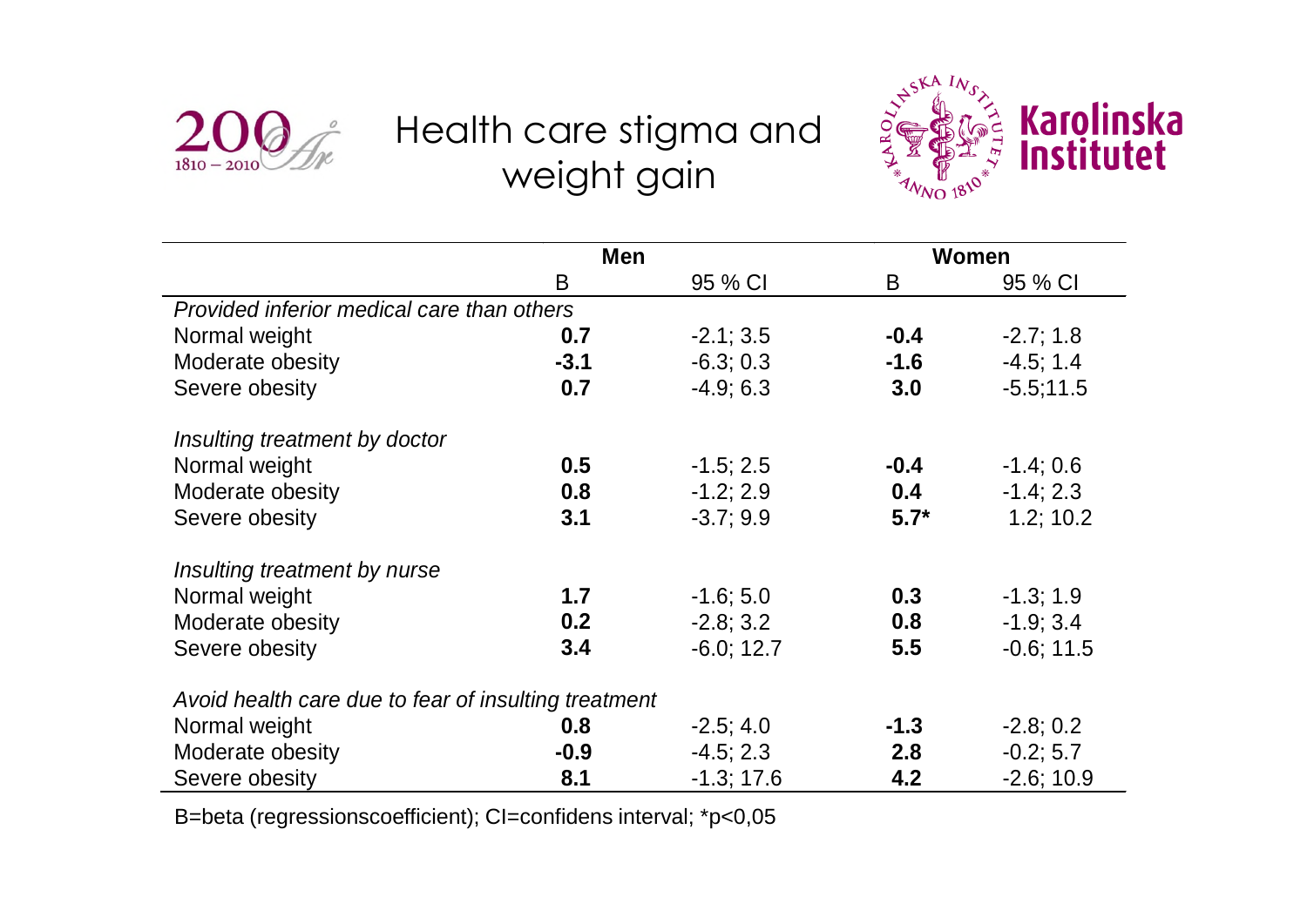



In individualist countries (US, Australia, Poland) a tendency to hold people responsible for their situation is associated with more prejudical attitudes about obesity, but not in collectivist countries (Venezuela, Turkey, India) (Crandall et al. 2001)